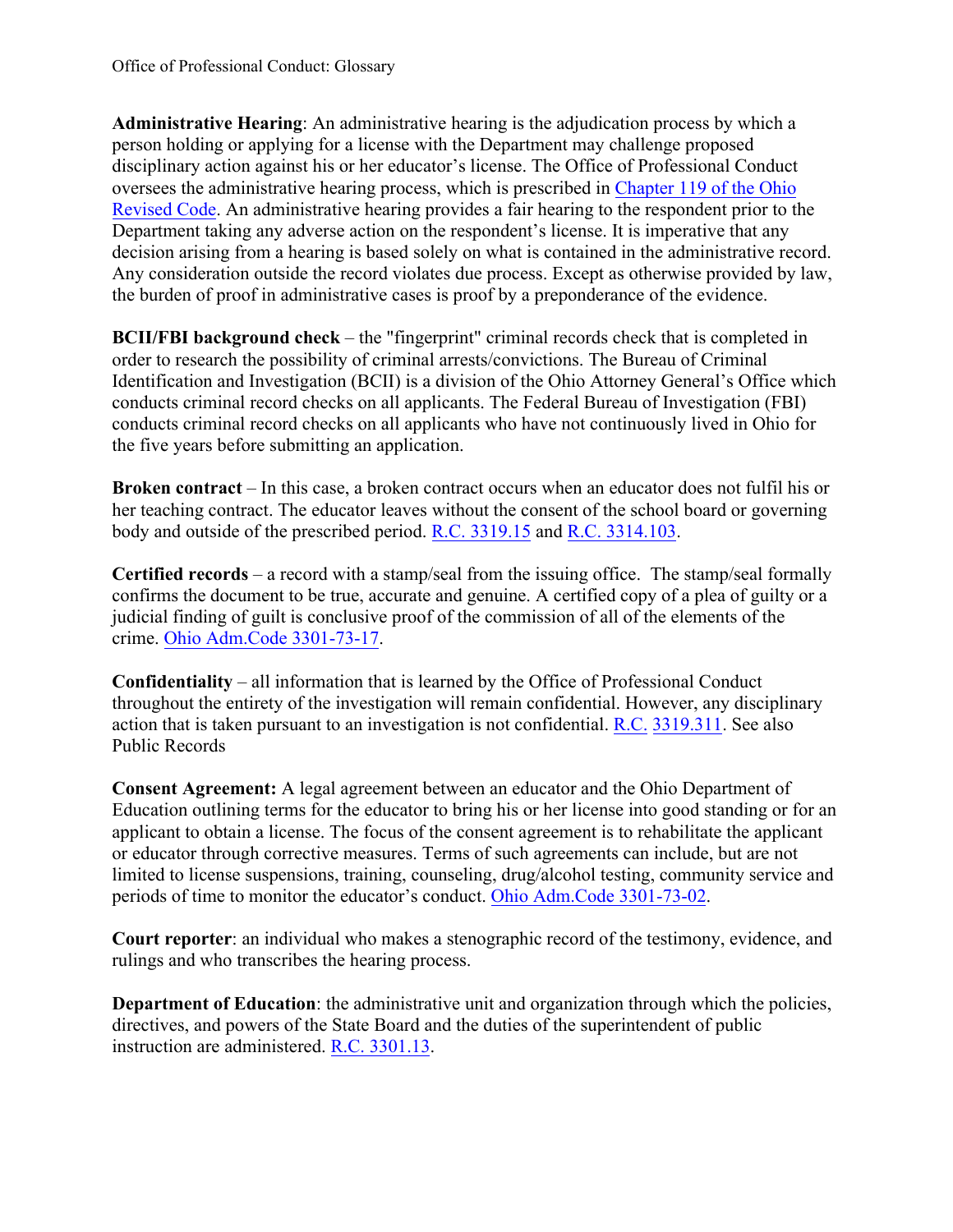license. The grounds for the State Board to pursue disciplinary action are listed in 3319.31. There are several types of disciplinary actions that the State Board can pursue to eliminate unprofessional conduct from the teaching profession. **Disciplinary action**: [Revised Code 3319.31](https://codes.ohio.gov/ohio-revised-code/section-3319.31) grants the State Board of Education authority to deny an application for a teaching license or to suspend, limit, or revoke an existing teaching

 *Voluntary surrender* – when a licensed/certified educator voluntarily, knowingly and intelligently agrees in writing to permanently give up a license or certificate and gives up all rights to hold a position which requires a license or certificate issued by the state board. [R.C.](https://codes.ohio.gov/ohio-revised-code/section-3319.311)  [3319.311\(F\),](https://codes.ohio.gov/ohio-revised-code/section-3319.311) [Ohio Adm.Code 3301-73-22\(B\).](https://codes.ohio.gov/ohio-administrative-code/rule-3301-73-22)

 *Revocation* – when the State Board rescinds an educator's license or certificate. Revocation of a license is permanent. The State Board may establish a minimum period of time before an applicant can apply for a new license. The State Board may also order that the respondent is permanently ineligible to apply for any license and may also order that the respondent shall no longer be permitted to hold any position in any school district in the state that requires a license issued by the State Board. [Ohio Adm.Code 3301-73-22\(A\)\(2\).](https://codes.ohio.gov/ohio-administrative-code/rule-3301-73-22)

 *Suspension* – precludes the teacher from performing any educational activity within the state of Ohio that requires a license through the Ohio Department of Education during the suspension period. Suspension of a license is for the specified period or until all other terms are complete. After the conclusion of the suspension, a license will be reactivated if the educator demonstrates compliance with any educational requirements and conditions of the suspension. [Ohio Adm.Code 3301-73-22\(A\)\(1\).](https://codes.ohio.gov/ohio-administrative-code/rule-3301-73-22)

 *Deny* - when the State Board refuses to grant a license to an applicant. A denial of an application is a permanent action. After the denial, the State Board will (1) establish a minimum period of time before an applicant can reapply for a license, and (2) order that the applicant is permanently ineligible to apply for any license issued by the State Board and that the respondent is not permitted to hold any position in any school district in the state that requires a license issued by the State Board. [Ohio Adm.Code 3301-73-22\(A\)\(3\).](https://codes.ohio.gov/ohio-administrative-code/rule-3301-73-22)

 *Limit* – a restriction placed on a teaching license. For example, a limit may state that the license is only valid and can only be used in the sponsoring school district.

 *Letter of admonishment* – a severe, formal or official written rebuke intended to correct misconduct or critically caution against misconduct. A copy of the letter will be placed in the Department of Education's file. [Ohio Adm.Code 3301-73-22\(C\).](https://codes.ohio.gov/ohio-administrative-code/rule-3301-73-22)

Warning Letter – a cautionary letter meant to warn against unprofessional conduct

 described under R.C. 3311.01, educational service centers, community schools, county **District**: under chapter 33 of the Ohio Administrative Code, district means all school districts as MR/DD's, or chartered nonpublic schools. [Ohio Adm.Code 3301-73-03\(D\).](https://codes.ohio.gov/ohio-administrative-code/rule-3301-73-03)

**Due Process:** Due process refers to the "process" that is "due" to an individual before the government takes an action to deprive the individual of life, liberty or property. When the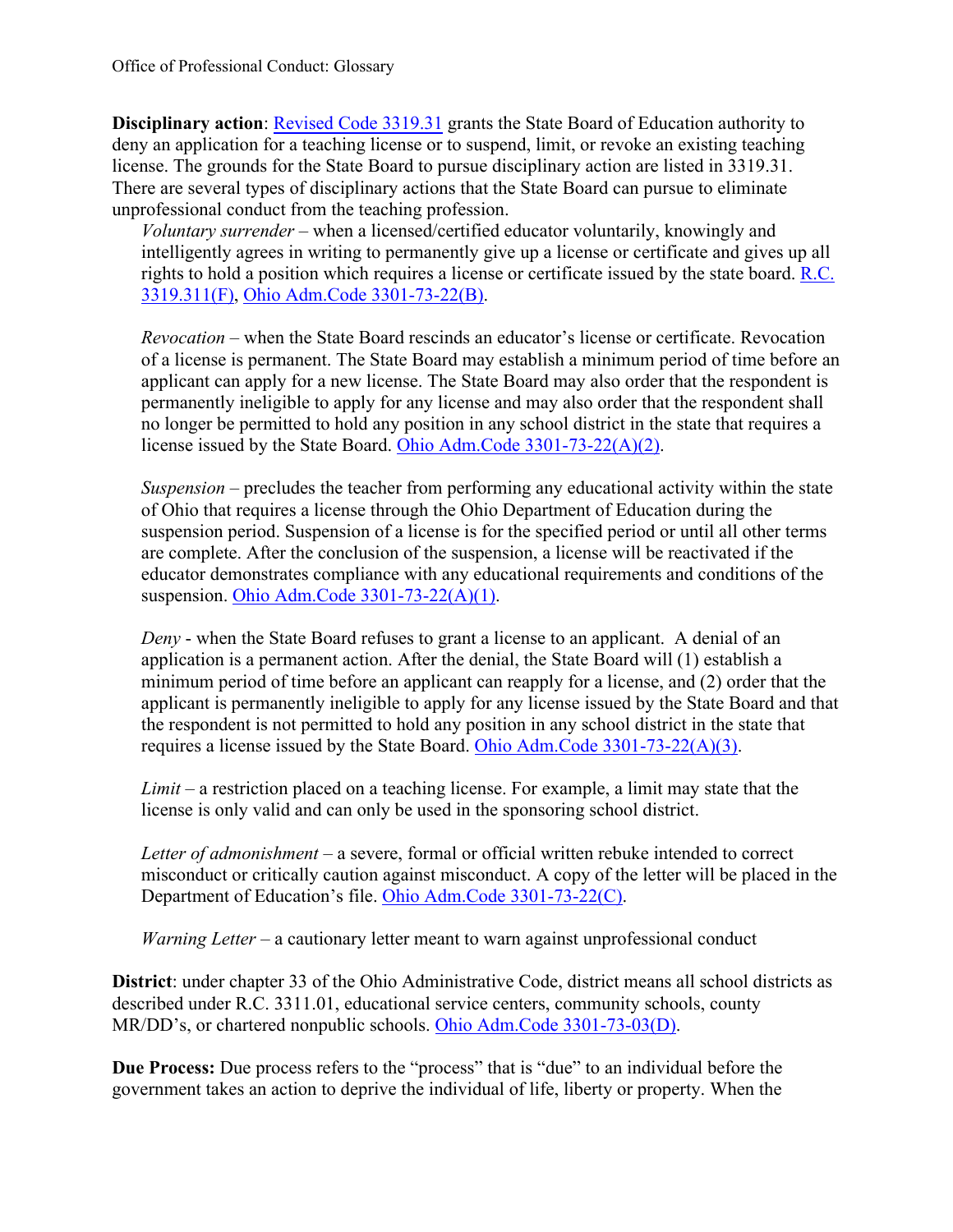Constitutions guarantee the individual certain protections. Typically, this concept most often is hearings, while less formal than court trials, also provide procedural due process. Educators have government wants to take action against an individual person, the United States and Ohio recognized in the context of a criminal trial: an individual is afforded a trial to determine whether the government may take the defendant's individual freedoms—life or liberty. Administrative a property right in their licenses issued by the state.

**Expungement**: a court-ordered judgment entry that is requested by the individual in order to seal the record of a criminal conviction. The Department of Education has statutory authority to ask questions about sealed and expunged records in order to determine whether the conviction bears a direct and substantial relationship to the teaching profession. [R.C. 3319.31](https://codes.ohio.gov/ohio-revised-code/section-3319.31) and [2953.33\(B\).](https://codes.ohio.gov/ohio-revised-code/section-2953.33)

 and meant to deceive the Department of Education or OPC from knowing and/or learning the **Falsification:** reporting information to the Department of Education and/or OPC that is not true truth. This includes an omission of fact as well as a statement that has no truth.

 **Felony**: felonies include any offense specifically classified as a felony, aggravated murder, murder, and any offense not specifically classified as a felony, if imprisonment for more than one year may be imposed as a penalty. Felonies can be classified as felonies of the first, second, third, fourth and fifth degree. [R.C. 2901.02.](https://codes.ohio.gov/ohio-revised-code/section-2901.02)

 **Final action**: any State Board final disposition to an investigation, including, but not limited to: a letter of admonishment, suspension, revocation, or denial of a license. [Ohio Adm.Code 3301-](https://codes.ohio.gov/ohio-administrative-code/rule-3301-73-03) State Board and/or the employing school district. See *Ohio Adm. Code 3301-73-21(A)* for a list of the factors which the State Board considers when determining a final action under R.C. [73-03\(H\).](https://codes.ohio.gov/ohio-administrative-code/rule-3301-73-03) State Board will consider the following factors, as applicable and appropriate, when determining a final action: the nature and seriousness of the crime or conduct; the extent of a person's past criminal activity or conduct; the age of the person when the crime or conduct was committed; the amount of time that has elapsed since the person's last criminal activity or conduct; whether the person has completed the terms of probation or deferred adjudication; evidence of rehabilitation; and whether the person fully disclosed the crime or conduct to the [3319.31.](https://codes.ohio.gov/ohio-revised-code/section-3319.31)

Administrative Code  $3301-73-09(A)-(G)$ . The primary role of the hearing officer is to direct and be a licensed attorney and possess any other qualifications required by the individual agency. As part of directing and facilitating the hearing, the hearing officer may administer oaths or affirmations, rule on motions or objections made at the hearing, evaluate the qualifications of a witness, assess the weight given to witness testimony or evidence, write a report and **Hearing officer:** The authority and duties of a hearing officer are contained in Ohio facilitate the hearing as an independent finder of fact. The hearing officer is required by statute to recommendation, and other associated duties.

 investigator is an Ohio Department of Education employee who may testify about the process of investigating the misconduct or criminal conviction and who identifies records. (This can be **Investigator:** investigates cases involving criminal convictions. With regard to a hearing, an either an investigator or an attorney.)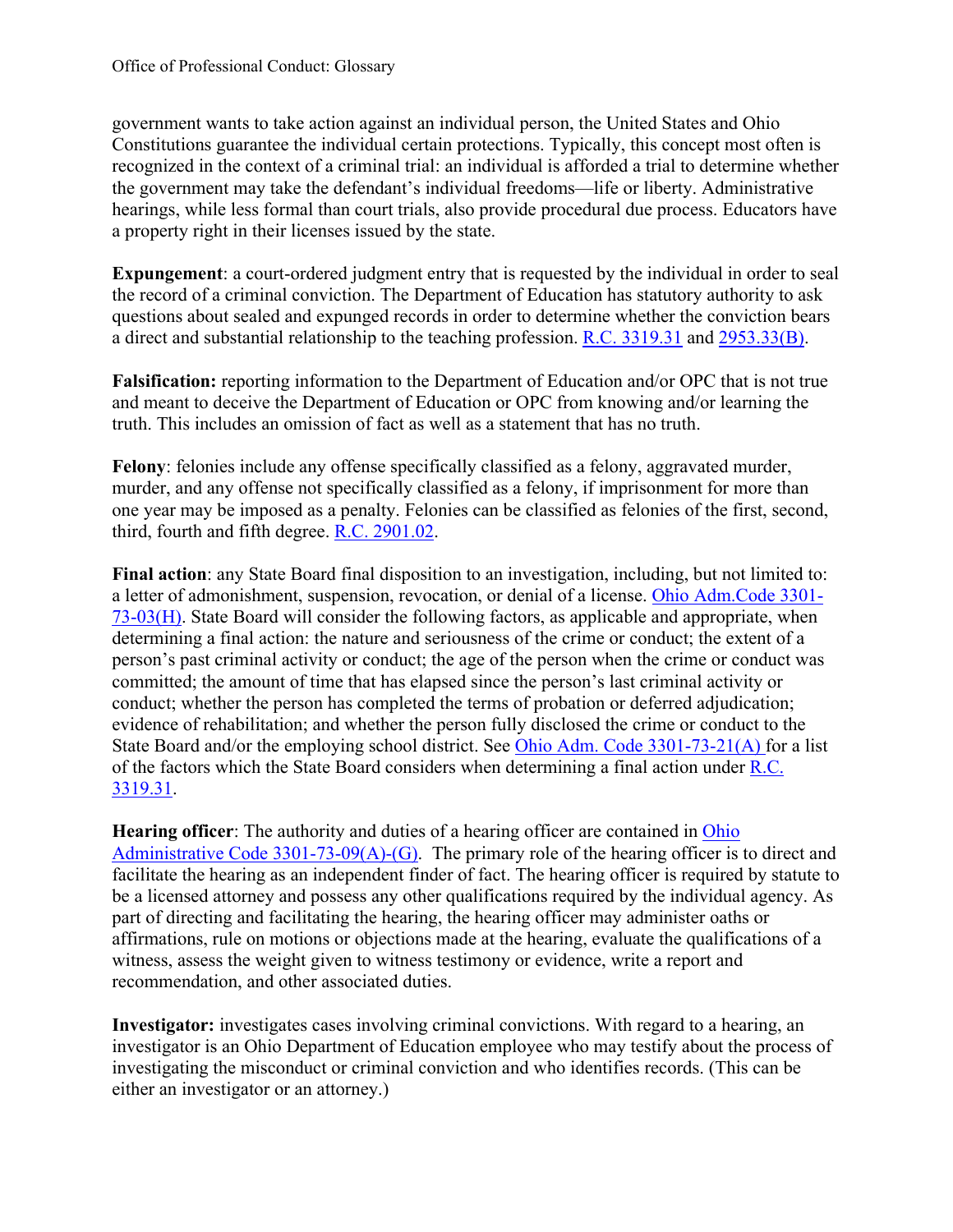involving alleged professional misconduct and/or criminal convictions. Professional Conduct **Investigation**: The Office of Professional Conduct is responsible for investigating cases staff conducts investigations pursuant to [Revised Code 3319.311.](https://codes.ohio.gov/ohio-revised-code/section-3319.311) Currently, the office's investigators investigate cases involving criminal convictions. The office's liaisons are licensed attorneys who investigate allegations of professional misconduct when the alleged professional misconduct has not resulted in a criminal conviction.

 [3301.074,](https://codes.ohio.gov/ohio-revised-code/section-3301.074) [3319.088](https://codes.ohio.gov/ohio-revised-code/section-3319.088) or [3319.29.](https://codes.ohio.gov/ohio-revised-code/section-3319.29) [Ohio Adm.Code3301-73-03\(G\)](https://codes.ohio.gov/ohio-administrative-code/rule-3301-73-03)  License: a certificate, license, or permit as defined under **Revised Code sections 3301.071(B)**,

 police officer. This report is confidential in civil court actions and the name of the reporting **Mandatory report**: [Revised Code 2151.421](https://codes.ohio.gov/ohio-revised-code/section-2151.421) mandates that teachers, school employees and school officials report known or suspected child abuse and neglect to children services or a party cannot be released. The report is admissible in criminal proceedings. Reports can be made anonymously.

**Misdemeanor**: misdemeanors include any offense specifically classified as a misdemeanor and also any offense not specifically classified as a misdemeanor, provided that imprisonment for not more than one year may be imposed as a penalty. Misdemeanors can be classified as misdemeanors of the first, second, third, fourth degree or minor misdemeanor.

 **Minor misdemeanor**: any offense not specifically classified as a minor misdemeanor is a minor misdemeanor if the only penalty that may be imposed is one of the following: for an offense 01/01/04, a fine not exceeding \$150, community service under **Revised Code 2929.27**, or a committed prior to 01/01/04, a fine not exceeding \$100; for an offense committed on or after financial sanction other than a fine under [Revised Code 2929.28.](https://codes.ohio.gov/ohio-revised-code/section-2929.28) [R.C. 2901.02](https://codes.ohio.gov/ohio-revised-code/section-2901.02) 

filed in compliance with *Ohio Administrative Code 3301-73-06*. All motions (together with be filed within 10 days from the date of service of the written pre-hearing motion. The hearing officer may fix a time other than 10 days for the filing of a response to the motion. No replies to documents filed, the hearing officer shall enter a written ruling and shall serve copies of the ruling on the parties and their counsel. The hearing officer shall include in each written ruling on a motion a statement of the reasons for the ruling. **Ohio Adm.Code 3301-73-11(A) - (C)**. **Motions**: all motions (except as otherwise provided in R.C. chapter 119), unless made upon the record, shall be in writing. A written motion shall state with particularity the relief or order sought, shall be accompanied by a memorandum setting forth the grounds thereof and shall be supporting documentation) shall be served on the opposing party. A response to the motion may the initial response shall be permitted. After consideration of all memoranda and supporting

**Notarized document**: when a document is notarized, it is marked with a stamp or seal by a notary public in order to authenticate the document.

 **Office of Professional Conduct**: the office within the Department of Education that is responsible for reviewing background check results, receiving referrals of educator misconduct, opening investigations into educator misconduct, conducting investigations and resolving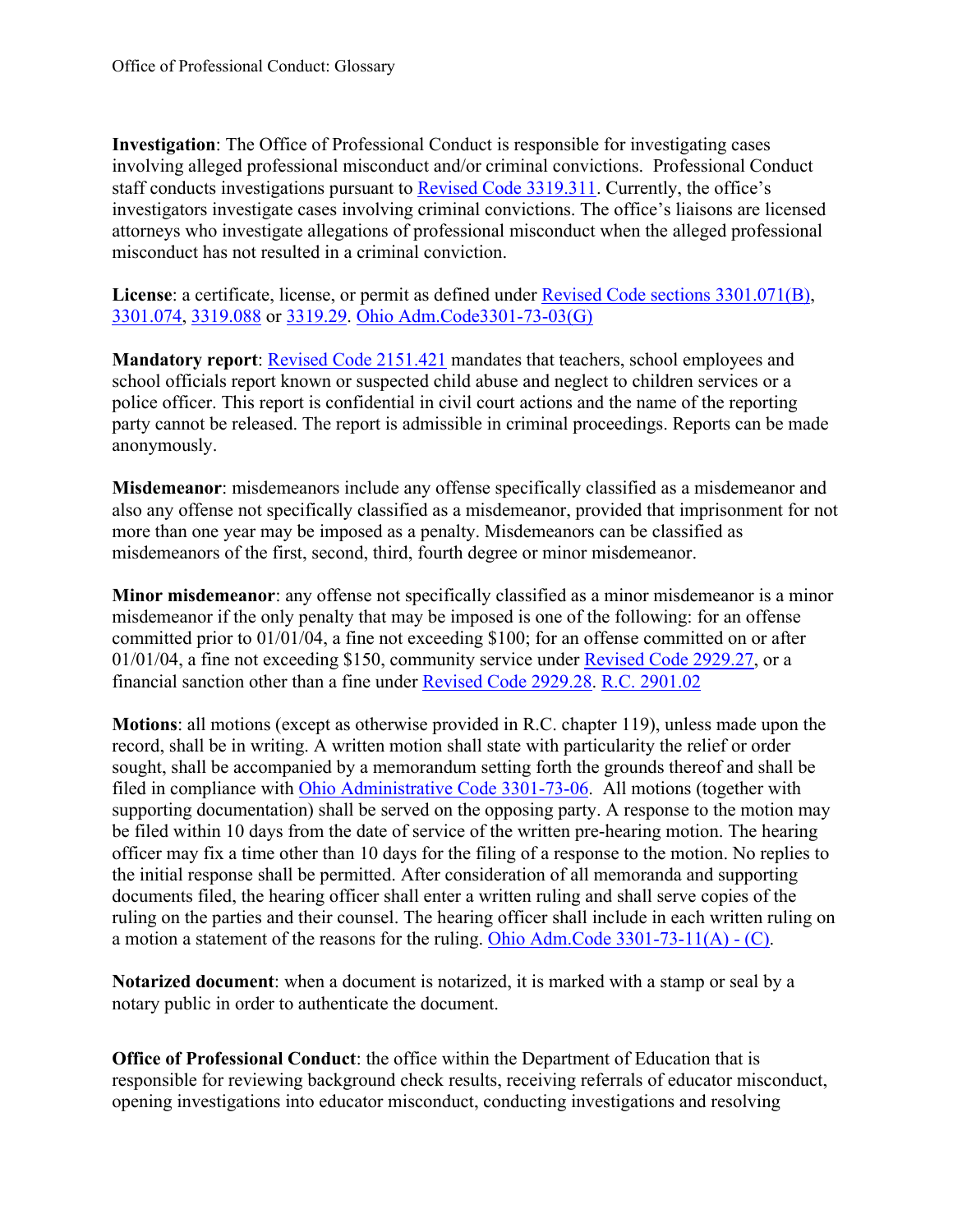investigations with disciplinary action when appropriate. It has the authority under R.C. 3319.311 to issue subpoenas and interview witnesses.

**Ohio Attorney General, Education Section**: Assistant attorneys general who work in the Education Section of the Office of the Attorney General represent the Department in administrative hearings. It is the assistant attorney general's job to present the Department's case to the hearing officer.

 **Pre-hearing conference**: Upon motion of any party or at the initiation of the hearing officer, the hearing; or discussion of any matters the hearing officer deems appropriate. All offers of settlement, proposals for adjustment, and proposed stipulations not agreed to shall be privileged, making the offer or proposal, and shall not be a public record under **Revised Code 149.43**. Ohio [Adm.Code 3301-73-12\(A\) -](https://codes.ohio.gov/ohio-administrative-code/rule-3301-73-12) (E). hearing officer shall schedule a pre-hearing conference for the following purposes: identification of issues; obtaining stipulations to admissions; agreements limiting the number of witnesses; discussions of documents, exhibits and witness lists; estimating the time necessary for the shall not constitute admissions, shall not be admissible in evidence against the respondent

Public record: records kept by any public office, including, but not limited to: state, county, city, village, township, and school district units, and records pertaining to the delivery of educational services by an alternative school in Ohio kept by a nonprofit or for profit entity operating such alternative school pursuant to [Revised Code 3313.533 o](https://codes.ohio.gov/ohio-revised-code/section-3313.533)f the Revised Code. [R.C.](https://codes.ohio.gov/ohio-revised-code/section-149.43)  [149.43.](https://codes.ohio.gov/ohio-revised-code/section-149.43) For State Board and Department of Education purposes, the following are public records: consent agreement; letter of admonishment; notice of opportunity of administrative hearing; exhibits offered into evidence in an administrative hearing; administrative hearing transcript; superintendent's proposed resolution; report and recommendation of a hearing officer; objections to the hearing officer's report and recommendation; State Board's final resolution. All other information obtained in the course of an investigation, including but not limited to, all offers of settlement, proposals of adjustment, and proposed stipulations not agreed to are not public records and shall remain confidential. Ohio Adm.Code  $3301-73-04(A) - (G)$ 

 summary of the proceedings, proposed findings of fact and conclusions of law, and a recommendation of the action to be taken by the State Board. The original report shall be Board. The State Board shall consider the hearing officer's report and recommendation and any **Report and Recommendation (R&R)**: Within 30 calendar days following the close of record of an administrative hearing, the hearing officer shall submit a written report setting forth a submitted to the Department of Education and the Department shall serve the parties. Respondent may file written objections within ten days of receipt of the hearing officer's report and recommendation. Only those objections timely filed shall be considered by the State objections filed at the next possible regularly scheduled meeting after the time for filing objections has passed. The State Board may act upon the report and recommendation or remand the matter to the hearing officer. [Ohio Adm.Code 3301-73-20\(A\) -](https://codes.ohio.gov/ohio-administrative-code/rule-3301-73-20) (E).

 **Resolution**: the State Board reviews the hearing officer's Report and Recommendation (along with any written objections) and adopts a resolution regarding disciplinary action pursuant to [Revised Code 3319.31.](https://codes.ohio.gov/ohio-revised-code/section-3319.31) The State Board can approve, modify, or disapprove the hearing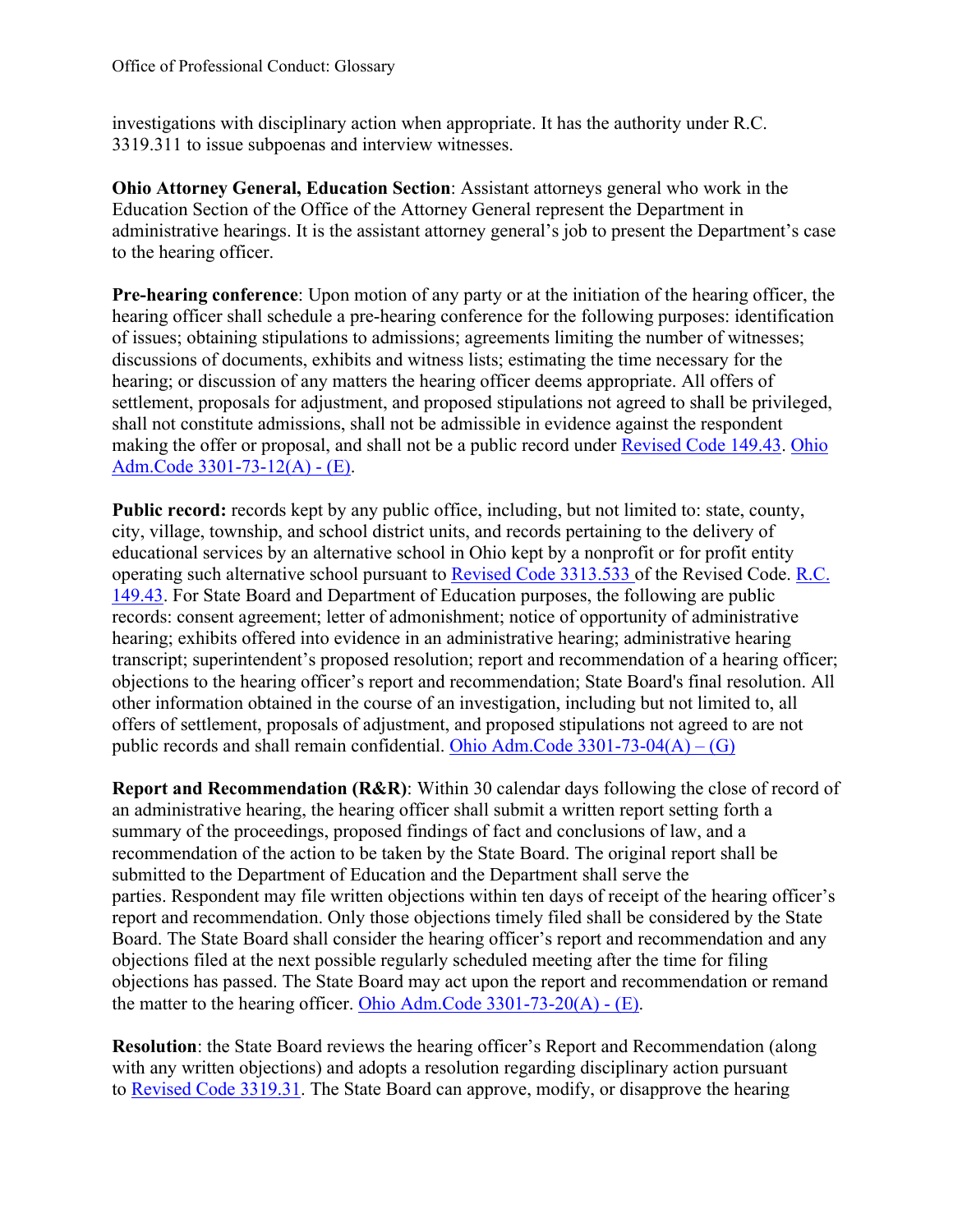officer's Report and Recommendation. The educator has the right to appeal the State Board's residence or in the Franklin County Court of Common Pleas. This written appeal must be filed disciplinary action by filing an appeal with the court of common pleas in his/her county of with the appropriate court of common pleas within fifteen days of the State Board's resolution being mailed to the educator/pre-service educator.

 **Respondent**: a person who currently holds a license, certificate, or permit or a person who has action. Under Chapter 3301 of the Ohio Administrative Code, respondent means the educator that is subject to the rules of chapter 3301-73 of the Administrative Code. [Ohio Adm.Code 3301](https://codes.ohio.gov/ohio-administrative-code/rule-3301-73-03) applied for a license, certificate, or permit and is subject to an investigation/disciplinary  $73-03(E)$ .

 **State Board of Education**: The State Board is part of the executive branch of government. It is made up of 19 members – 11 are elected and eight are appointed by the governor. The State Board focuses on setting education policy in the state. The State Board supervises the public education system3 by: 1) setting the direction for the Department by establishing education policies and recommendations; 2) holding itself accountable to the public for competent, conscientious and effective accomplishment of its obligations; and 3) evaluating its work to ensure accountability for its performance through its strategic plan and goals.

 Under Ohio Revised Code 3319.31, the State Board, in accordance with Revised Code. Chapter 119 and Revised Code. 3319.311, may refuse to issue a license to an applicant; may limit a license it issues to an applicant; may suspend, revoke or limit a license that has been issued to any person; or may revoke a license that has been issued to any person and has expired.

 requires documents, it is called a subpoena duces tecum. Upon written request by any party or at be responsible for service of subpoenas requested. **Subpoena**: an order of the State Superintendent for a witness to appear at a particular time and place and to testify and/or produce documents in the control of the witness. If the subpoena the request of the hearing officer on his own authority, the superintendent shall issue subpoenas (for the purposes of the hearing) to compel attendance and testimony of witnesses and production of information. Each subpoena shall indicate on whose behalf the witness is required to testify. Copies of such subpoena shall be mailed to the representatives of record. Each party shall

- • Subpoena requests shall specify the name and address of the person to be served and the requested date of compliance. date, time, and location at which they are to appear at the administrative hearing. If the subpoena includes a duces tecum request, the specific documents or tangible objects to be produced at the administrative hearing shall be listed in the request. Subpoena requests are to be filed with the Department of Education at least 10 days in advance of the
- Upon motion and for good cause, the hearing officer may order any subpoena be quashed.
- Witnesses may not be subpoenaed to pre-hearing conferences. [Ohio Adm.Code 3301-73-](https://codes.ohio.gov/ohio-administrative-code/rule-3301-73-13)  $13(A)-(G)$

**Superintendent of Public Instruction:** The superintendent of public instruction is appointed by the State Board of Education. The superintendent or his designee serves as the State Board's